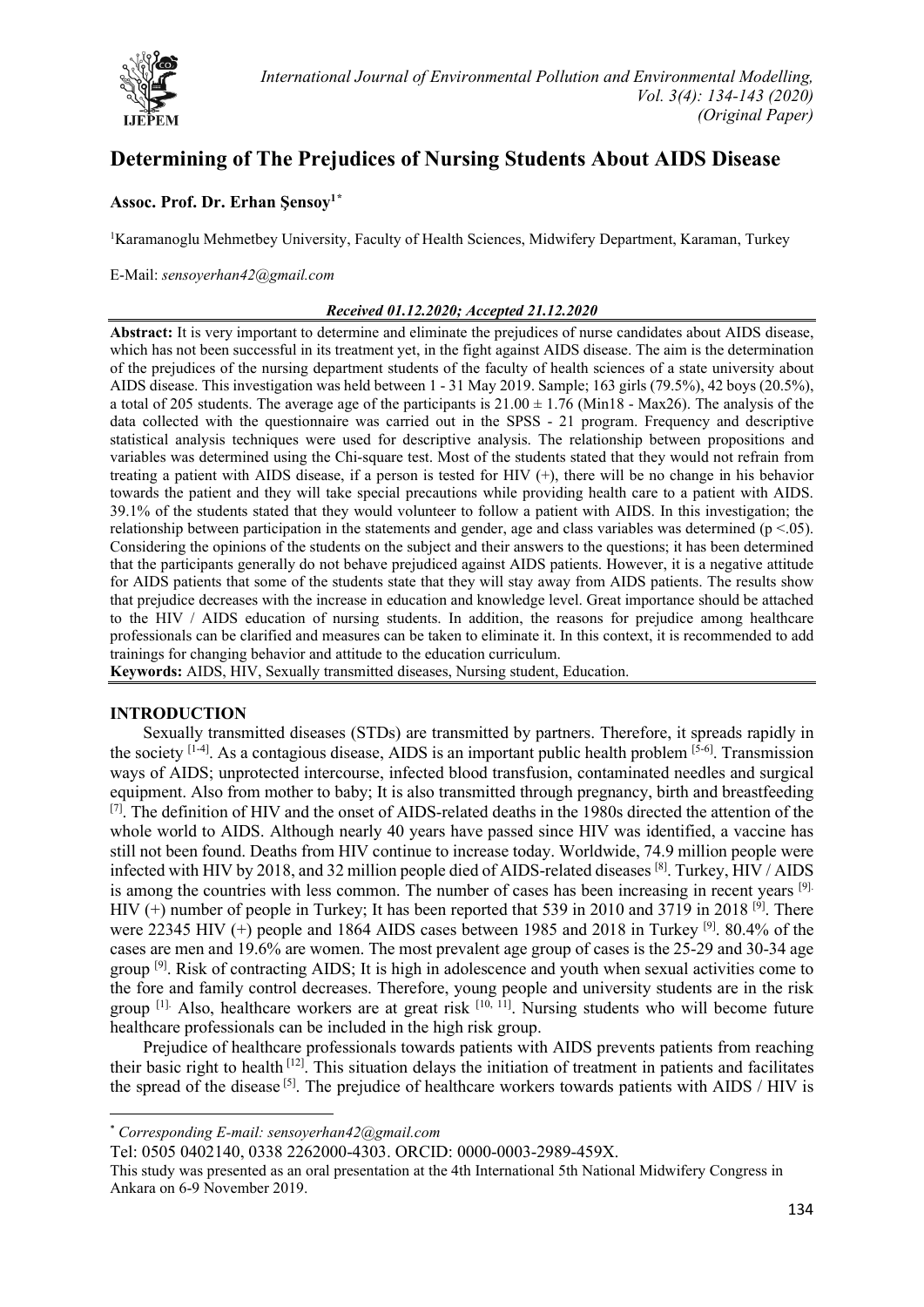due to lack of education <sup>[6]</sup>. The most effective and reliable solution; nurses and nursing students are well educated [13, 14]. It is necessary to determine the attitudes of nursing students, who will provide health services in the future, to patients with AIDS and to eliminate their prejudices. Therefore, the purpose of our investigation; It is to determine the attitudes and prejudices of nursing students studying at a state university towards AIDS patients and to present solutions to the issue. Research question; nursing students' approaches to AIDS patients; Are the variables of class, age and gender effective? has been determined as.

#### **MATERIAL- METHOD**

#### *Type of the research*

The research was descriptive.

#### *Date and place of the research*

The research has been carried out at a state university between 1 - 31 May 2019.

#### *The universe and sample of the research*

The universe of the research is the nursing department students of a state university. Sampling method; convenience sampling method. The convenience sampling method is a non-coincidental method in which the section to be selected from the sample is determined by the researcher's judgments [15, 16]. Sample; it consists of first, second, third and fourth class students. In the nursing depatment; there are 433 students, 324 girls and 109 boys. Although it is aimed to reach all students; since some students were in internship at the time of the research and some did not want to participate, a total of 205 students were reached, 163 female and 42 male.

## *Data collection form*

The questionnaire form used in collecting the data consists of two parts. In the first part, there are five items aiming to determine the socio-demographic characteristics of the participants. The second part consists of 10 questions originally prepared by the researcher by taking the opinions of experts on the subject  $[4, 17-24]$ .

#### *Collection of the data*

The data has been collected by face to face interview technique. The average time for completing the questionnaire by the participants is 10-15 minutes. Participation was voluntary. The names of the students has not been included in the data collection forms.

#### *Ethical principles*

In order for the research to be carried out; verbal consent of the participants and permission from the researcher's institution has been obtained. Permission has been obtained from the Non-Invasive Clinical Research Ethics Committee of the Faculty of Health Sciences of a state university (Decision No: 04-2019 / 21).

#### *Analysis of the data*

Data for analysis has been transferred to SPSS 21 program. Frequency, percentage, mean and standard deviation has been used for descriptive analysis. Chi-square test has been used to determine the differences between groups. p <.05 has been considered significant. Kaiser-Meyer-Olkin (KMO) test has been used to measure sampling adequacy. The Cronbach's alpha reliability coefficient has been calculated for reliability analysis  $[23, 24]$ . The data has not been used beyond the purpose of the research.

#### **RESULTS**

A total of 205 students attended: 45 from the first grade, 65 from the second grade, 51 from the third grade, and 44 from the fourth grade has been joined to research. The average age of the participants, consisting of 163 female (79.5%) and 42 male students (20.5%), is  $21.00 \pm 1.76$  (Min 18 - Max 26). 69% of the students were between the ages of 19-21 (Figure 1).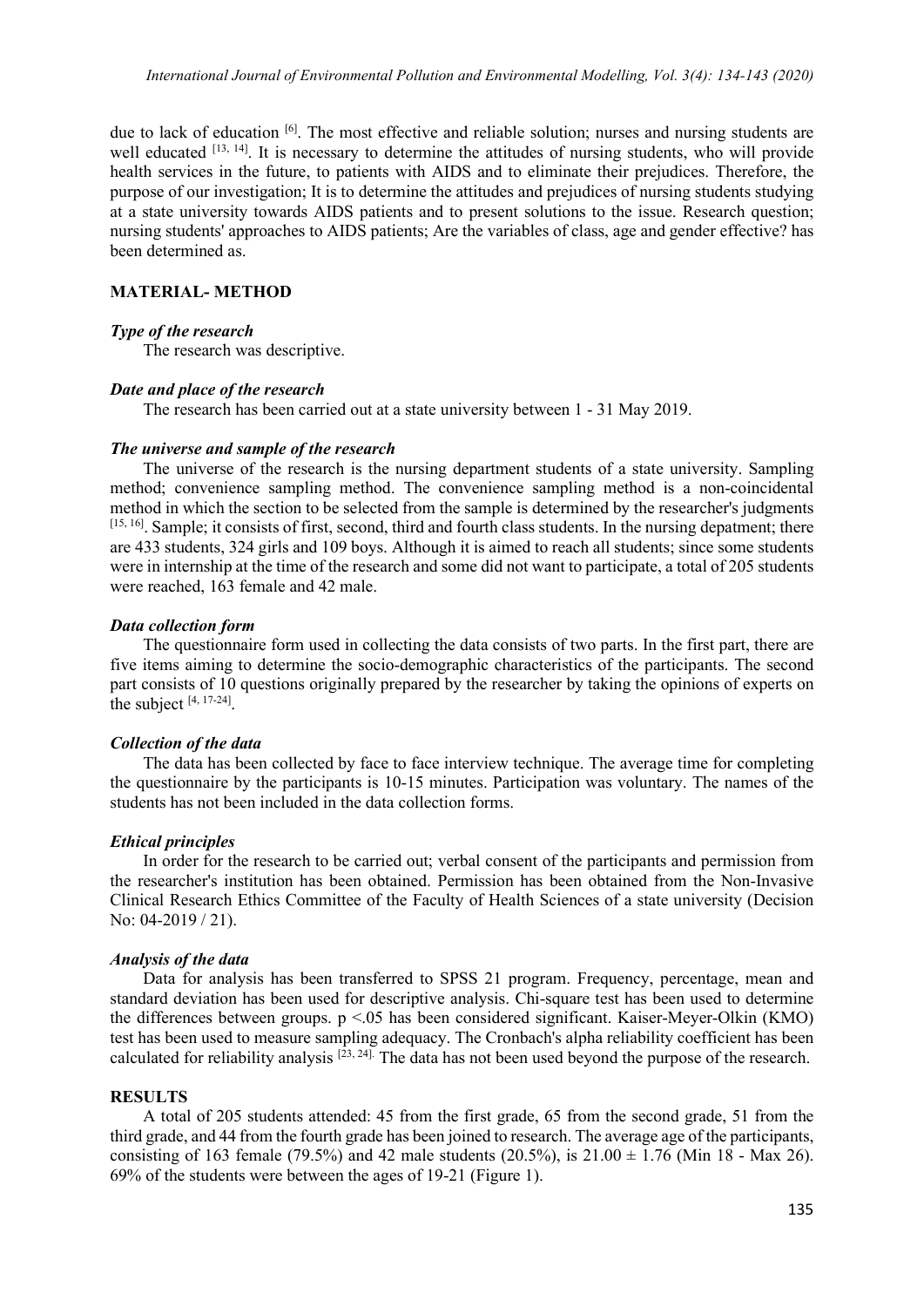

**Figure 1.** Gender and Age Ranges of the Students

Kaiser-Meyer-Olkin (KMO) sample value was: .756 (Table 1). Cronbach Alpha value was: .658 (Table 1). If the KMO value is above .50, it means that the questionnaire provides the validity status [25,  $^{26}$ . The fact that the Cronbach Alpha value is close to a value indicates that the reliability of the questionnaire is at an acceptable level  $[23, 24]$ .

**Table 1.** Measurement of the Sampling Adequacy, Sphericity Test and Reliability Analysis of the Questionnaire \*

| Kaiser-Meyer-Olkin test value: |             | .756   |
|--------------------------------|-------------|--------|
| <b>Bartlett test</b>           | Chi-Square: | 498.61 |
|                                | df:         | 45     |
|                                | Sig:        | .000   |
| Cronbach alpha value:          |             | .658   |
| $n=$                           |             | 10     |

\*These values were created using the Kaiser-Meyer-Olkin (KMO), Bartlett and Cronbach alpha test.

| <b>Proposition</b>                          | <b>Decidedly</b> | N <sub>0</sub> | <b>Occasionally</b> | <b>Decidedly</b> | Yes  |
|---------------------------------------------|------------------|----------------|---------------------|------------------|------|
|                                             | N <sub>0</sub>   |                |                     | Yes              |      |
| I avoid that treating a patient with AIDS.  | 25.9             | 29.3           | 30.2                | 12.7             | 2.00 |
| AIDS patients should not stay in the same   | 17.6             | 21.5           | 15.1                | 30.2             | 15.6 |
| room with other patients.                   |                  |                |                     |                  |      |
| I don't want someone with AIDS to touch     | 18.0             | 32.7           | 24.9                | 16.6             | 7.8  |
| me.                                         |                  |                |                     |                  |      |
| I avoid and stay away from people with      | 22.0             | 38.5           | 22.9                | 11.7             | 4.9  |
| AIDS.                                       |                  |                |                     |                  |      |
| It doesn't concern me that the patient has  | 49.3             | 31.2           | 5.9                 | 9.3              | 4.0  |
| AIDS.                                       |                  |                |                     |                  |      |
| I take special precautions while providing  | 7.8              | 5.9            | 6.8                 | 23.9             | 55.6 |
| healthcare services to a patient with AIDS. |                  |                |                     |                  |      |
| I inform other inpatients that there are    | 39.5             | 28.8           | 11.7                | 13.7             | 6.0  |
| patients with AIDS in the hospital.         |                  |                |                     |                  |      |
| I do not communicate with a patient with    | 63.4             | 26.8           | 5.9                 | 1.5              | 2.4  |
| AIDS.                                       |                  |                |                     |                  |      |
| When a hospitalized patient is diagnosed    | 40.5             | 29.3           | 19.0                | 10.2             | 1.0  |
| with AIDS, there is a change in my behavior |                  |                |                     |                  |      |
| and attitude towards the patient.           |                  |                |                     |                  |      |
| I volunteer to follow a patient with AIDS.  | 13.2             | 25.9           | 36.6                | 20.5             | 3.9  |

**Table 2.** Responses to the propositions and their frequency distribution<sup>\*</sup>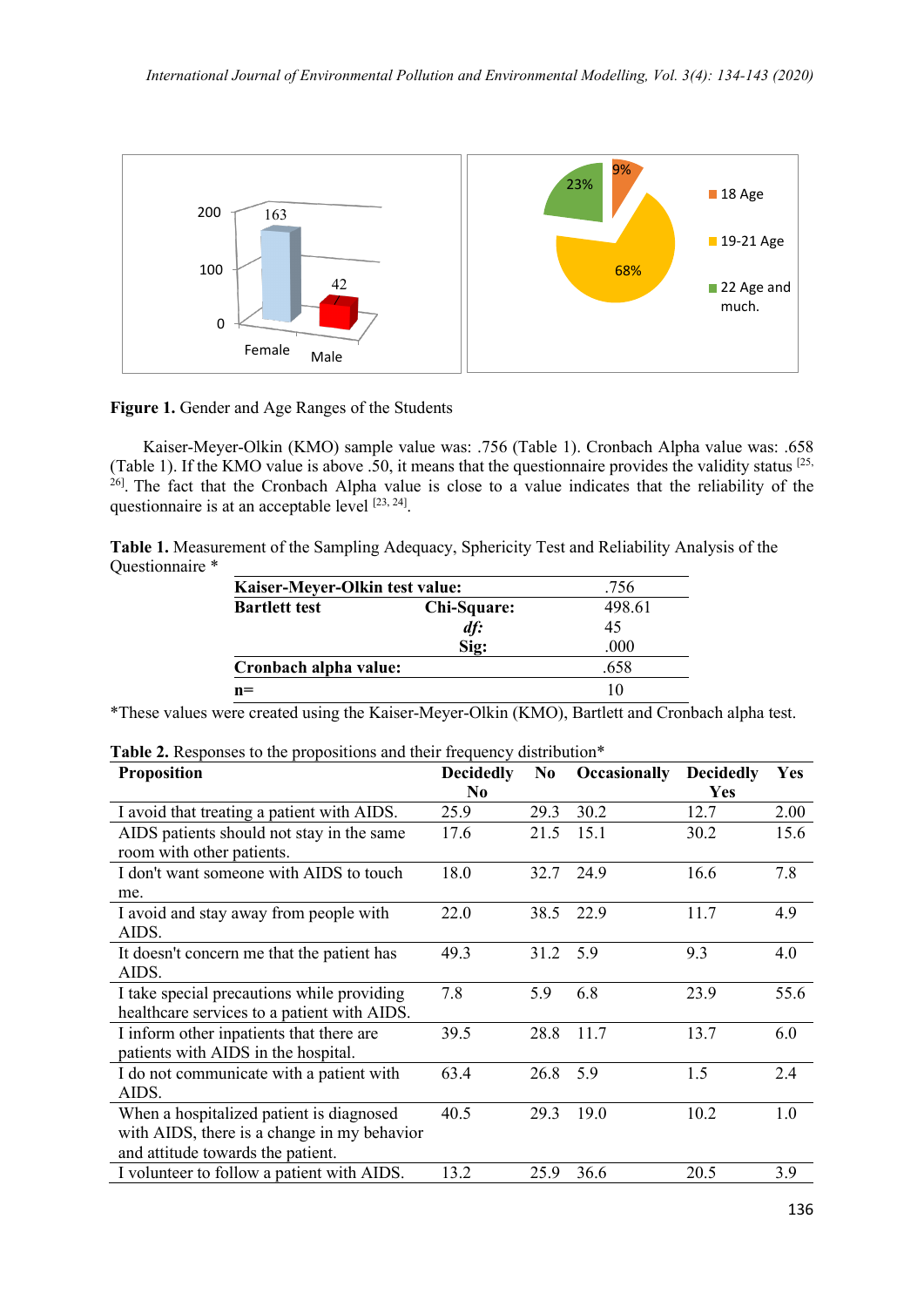\* These values were created using the frequency analysis.

The propositions and rates that the students answered as decidedly no and no: 55.2% ″I avoid treating a patient with AIDS.″ 50.7% ″I don't want someone with AIDS to touch me.″ 60.5% ″I avoid people with AIDS, I stay away.″ 80.5% ″It doesn't concern me that the patient is AIDS.″ 68.3% ″I inform other inpatients that there is AIDS patient in the hospital.″ 90.2% ″I don't communicate with AIDS patient.″ 69.8% ″When a patient in the hospital is diagnosed with AIDS, the patient there is a change in my behavior and attitude towards others.″

The propositions and rates that the students answered as yes and yes decidedly: 45.8% ″AIDS patients shouldn't stay in the same room with other patients.″ 79.5% ″I take special precautions while providing healthcare services to a patient with AIDS patients.″ 39.1% ″I volunteer to follow a patient with AIDS.″

With the class variable; ″I inform other inpatients that there is a patient with AIDS in the hospital.″ Significant relationship has been found between the proposition ( $p = .030$ ). No significant relationship has been found between the other propositions and the class variable (Table 3).

| <b>Proposition</b>                       | <b>Class</b> | n  | $d\vec{F}$ | Relationship   | $p^*$ |
|------------------------------------------|--------------|----|------------|----------------|-------|
| I avoid that treating a patient with     | 1.st class   | 45 | 12         | N <sub>o</sub> | .469  |
| AIDS.                                    | 2.st class   | 65 |            |                |       |
|                                          | 3.st class   | 51 |            |                |       |
|                                          | 4.st class   | 44 |            |                |       |
| AIDS patients should not stay in the     | 1.st class   | 45 | 12         | N <sub>o</sub> | .141  |
| same room with other patients.           | 2.st class   | 65 |            |                |       |
|                                          | 3.st class   | 51 |            |                |       |
|                                          | 4.st class   | 44 |            |                |       |
| I don't want someone with AIDS to        | 1.st class   | 45 | 12         | N <sub>o</sub> | .674  |
| touch me.                                | 2.st class   | 65 |            |                |       |
|                                          | 3.st class   | 51 |            |                |       |
|                                          | 4.st class   | 44 |            |                |       |
| I avoid and stay away from people        | 1.st class   | 45 | 12         | N <sub>o</sub> | .217  |
| with AIDS.                               | 2.st class   | 65 |            |                |       |
|                                          | 3.st class   | 51 |            |                |       |
|                                          | 4.st class   | 44 |            |                |       |
| It doesn't concern me that the patient   | 1.st class   | 45 | 15         | N <sub>o</sub> | .723  |
| has AIDS.                                | 2.st class   | 65 |            |                |       |
|                                          | 3.st class   | 51 |            |                |       |
|                                          | 4.st class   | 44 |            |                |       |
| I take special precautions while         | 1.st class   | 45 | 12         | N <sub>o</sub> | .491  |
| providing healthcare services to a       | 2.st class   | 65 |            |                |       |
| patient with AIDS.                       | 3.st class   | 51 |            |                |       |
|                                          | 4.st class   | 44 |            |                |       |
| I inform other inpatients that there are | 1.st class   | 45 | 15         | Yes            | .030  |
| patients with AIDS in the hospital.      | 2.st class   | 65 |            |                |       |
|                                          | 3.st class   | 51 |            |                |       |
|                                          | 4.st class   | 44 |            |                |       |
| I do not communicate with a patient      | 1.st class   | 45 | 12         | N <sub>o</sub> | .448  |
| with AIDS.                               | 2.st class   | 65 |            |                |       |
|                                          | 3.st class   | 51 |            |                |       |
|                                          | 4.st class   | 44 |            |                |       |
| When a hospitalized patient is           | 1.st class   | 45 | 12         | N <sub>o</sub> | .901  |
| diagnosed with AIDS, there is a          | 2.st class   | 65 |            |                |       |
| change in my behavior and attitude       | 3.st class   | 51 |            |                |       |
| towards the patient.                     | 4.st class   | 44 |            |                |       |

**Table 3.** The Relationship Between Class Variable and Propositions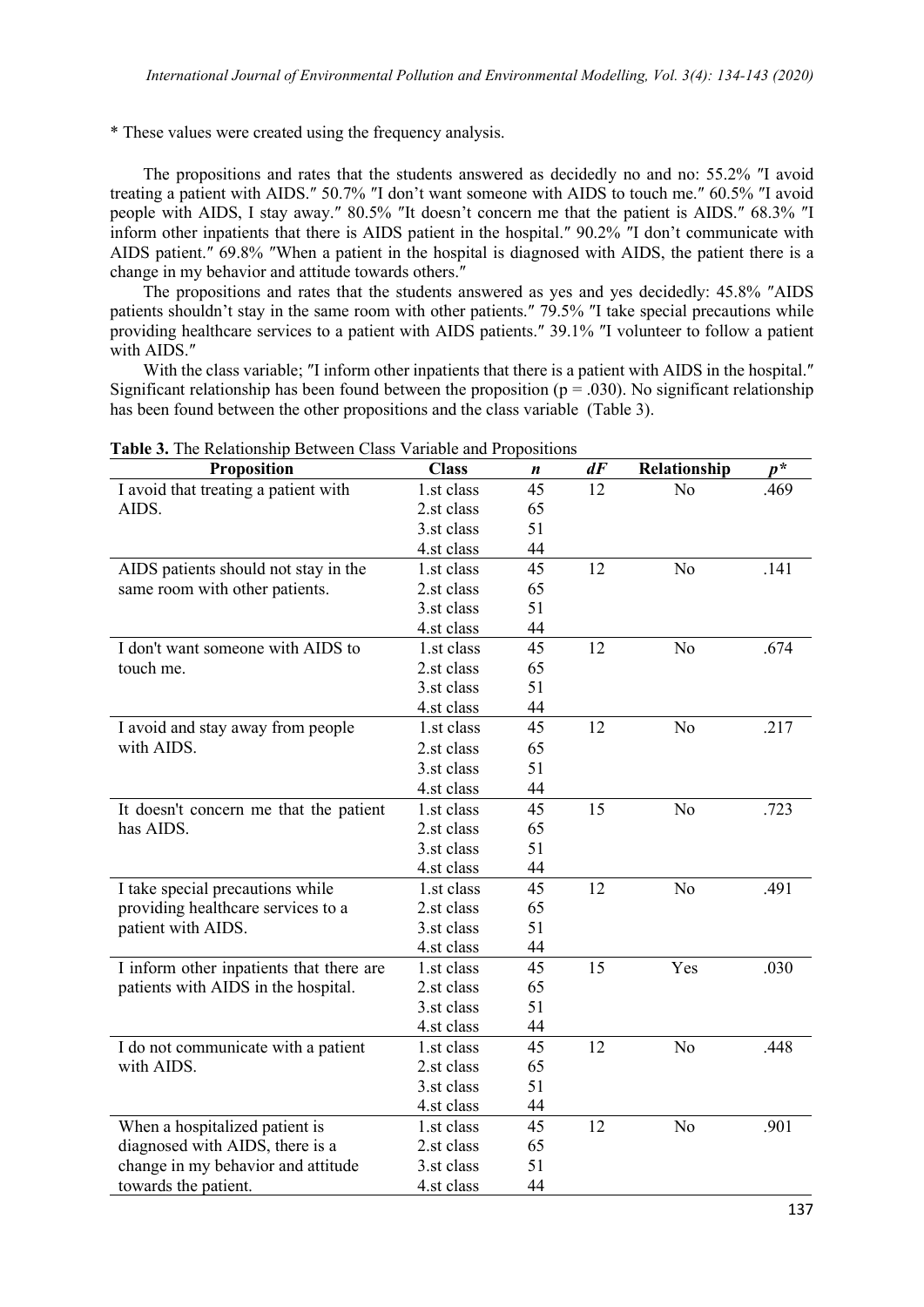| I volunteer to follow a patient with 1.st class |            | 45. | N0 | .572 |
|-------------------------------------------------|------------|-----|----|------|
| AIDS.                                           | 2.st class | ჩბ  |    |      |
|                                                 | 3.st class |     |    |      |
|                                                 | 4.st class | 44  |    |      |

\* *p* values were obtained by Chi-square test.

With the variable age; "It doesn't concern me that the patient has AIDS." ( $p = .019$ ), "I take special precautions while providing healthcare to a patient with AIDS." ( $p = .000$ ) proposition and no relationship has been determined between the other proposition and the gender variable (Table 5).

**Table 4.** The Relationship Between Age Variable and Propositions \*

| Proposition                                | Age             | n   | dF | Relationship   | $p^*$ |
|--------------------------------------------|-----------------|-----|----|----------------|-------|
| I avoid that treating a patient with AIDS. | 18 age          | 18  | 12 | No             | .599  |
|                                            | $19-21$ age     | 140 |    |                |       |
|                                            | 22 age          | 47  |    |                |       |
| AIDS patients should not stay in the       | 18 age          | 18  | 12 | N <sub>o</sub> | .354  |
| same room with other patients.             | 19-21 age       | 140 |    |                |       |
|                                            | 22 age and more | 47  |    |                |       |
| I don't want someone with AIDS to          | 18 age          | 18  | 12 | N <sub>o</sub> | .782  |
| touch me.                                  | 19-21 age       | 140 |    |                |       |
|                                            | 22 age and more | 47  |    |                |       |
| I avoid and stay away from people with     | 18 age          | 18  | 12 | N <sub>o</sub> | .522  |
| AIDS.                                      | 19-21 age       | 140 |    |                |       |
|                                            | 22 age and more | 47  |    |                |       |
| It doesn't concern me that the patient has | 18 age          | 18  | 15 | Yes            | .019  |
| AIDS.                                      | 19-21 age       | 140 |    |                |       |
|                                            | 22 age and more | 47  |    |                |       |
| I take special precautions while           | 18 age          | 18  | 12 | Yes            | .041  |
| providing healthcare services to a         | $19-21$ age     | 140 |    |                |       |
| patient with AIDS.                         | 22 age and more | 47  |    |                |       |
| I inform other inpatients that there are   | 18 age          | 18  | 15 | N <sub>o</sub> | .177  |
| patients with AIDS in the hospital.        | 19-21 age       | 140 |    |                |       |
|                                            | 22 age and more | 47  |    |                |       |
| I do not communicate with a patient        | 18 age          | 18  | 12 | Yes            | .000  |
| with AIDS.                                 | 19-21 age       | 140 |    |                |       |
|                                            | 22 age and more | 47  |    |                |       |
| When a hospitalized patient is diagnosed   | 18 age          | 18  | 12 | N <sub>o</sub> | .203  |
| with AIDS, there is a change in my         | 19-21 age       | 140 |    |                |       |
| behavior and attitude towards the          | 22 age and more | 47  |    |                |       |
| patient.                                   |                 |     |    |                |       |
| I volunteer to follow a patient with       | 18 age          | 18  | 15 | No             | .664  |
| AIDS.                                      | 19-21 age       | 140 |    |                |       |
|                                            | 22 age and more | 47  |    |                |       |

\* *p* values were obtained by Chi-square test.

Propositions related to the gender variable: "It doesn't concern me that the patient has AIDS." ( $p =$ .000), "I take special precautions while providing healthcare services to a patient with AIDS." ( $p = .000$ ), "I inform other inpatients that there is a patient with AIDS in the hospital." ( $P = .041$ ), "I don't communicate with a patient with AIDS." ( $P = .000$ ). No relationship has been founded between the other propositions and the age variable (Table 4).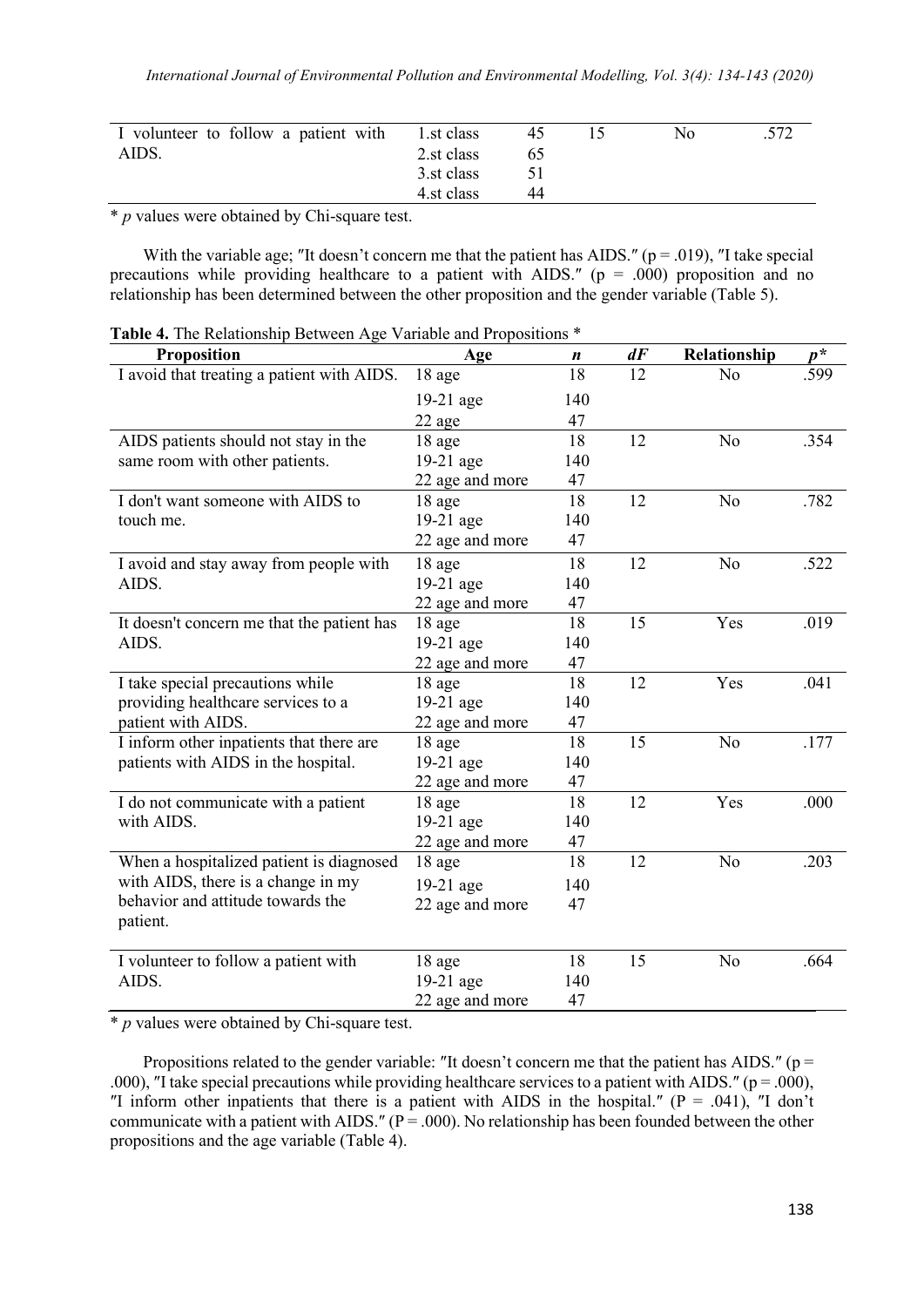| <b>Proposition</b>                          | Gender | $\boldsymbol{n}$ | dF | Relationship   | $p^*$      |
|---------------------------------------------|--------|------------------|----|----------------|------------|
| I avoid that treating a patient with AIDS.  | Female | 163              | 8  | N <sub>o</sub> | 0.         |
|                                             | Male   | 42               |    |                | 78         |
| AIDS patients should not stay in the same   | Female | 163              | 8  | N <sub>o</sub> | $\cdot$ 3  |
| room with other patients.                   | Male   | 42               |    |                | 73         |
| I don't want someone with AIDS to touch     | Female | 163              | 8  | N <sub>o</sub> | 0.         |
| me.                                         | Male   | 42               |    |                | 50         |
| I avoid and stay away from people with      | Female | 163              | 8  | No             | $\cdot$ .2 |
| AIDS.                                       | Male   | 42               |    |                | 75         |
| It doesn't concern me that the patient has  | Female | 163              | 10 | Yes            | 0.         |
| AIDS.                                       | Male   | 42               |    |                | 00         |
| I take special precautions while providing  | Female | 163              | 8  | Yes            | 0.         |
| healthcare services to a patient with AIDS. | Male   | 42               |    |                | 00         |
| I inform other inpatients that there are    | Female | 163              | 10 | Yes            | 0.         |
| patients with AIDS in the hospital.         | Male   | 42               |    |                | 41         |
| I do not communicate with a patient with    | Female | 163              | 8  | Yes            | 0.         |
| AIDS.                                       | Male   | 42               |    |                | 00         |
| When a hospitalized patient is diagnosed    | Female | 163              | 8  | N <sub>o</sub> | $.4\,$     |
| with AIDS, there is a change in my behavior | Male   | 42               |    |                | 33         |
| and attitude towards the patient.           |        |                  |    |                |            |
| I volunteer to follow a patient with AIDS.  | Female | 163              | 10 | N <sub>o</sub> | $\cdot$ 4  |
|                                             | Male   | 42               |    |                | 16         |

**Table 5.** The Relationship Between Gender Variable and Propositions \*

\* *p* values were obtained by Chi-square test.

Relationship has been determined between the variables and correct answers to the propositions (p <.05). In this case; our research question is ″The approaches of nursing students to patients with AIDS; class, age and gender variables are effective? ″ hypothesis, nursing students' attitudes towards patients with AIDS; It was determined that the class, age and gender variables were effective. Since most of the nursing students consist of female students, the rate of agreement with the proposals increases in favor of women. Increasing correct answers with age means that advanced students in upper classes answered the propositions correctly. Consistent with this, it was determined that as the class level increased, the rate of correct answers to the propositions increased.

## **DISCUSSION**

There is need for healthcare professionals who are well educated in the fight against AIDS and who are well versed in transmission and prevention of the disease. Lack of education; it causes healthcare workers to behave prejudiced against AIDS patients. This situation causes the patients not to benefit from health services. It is necessary for healthcare professionals to behave without prejudice not only against AIDS patients, but also to provide equal health care to each patient.

In this study, it was determined that the participants generally did not treat patients with AIDS prejudicedly. AIDS in some of the students study in Turkey is seen to exhibit a positive attitude towards patients [14, 27-29]. It has been stated that Danish nursing students' attitudes towards individuals with HIV  $\hat{I}$  AIDS are more positive than Turkish nursing students <sup>[30]</sup>. There are studies in the literature indicating that nursing students display a negative attitude towards patients with AIDS [31, 32]. In some studies, it has been reported that nurses avoid physical contact with patients with AIDS [33, 34]. In another study; It was stated that 77.7% of the students had a negative attitude towards people with AIDS [35]. It has been reported that 5.6% of health school students showed the behavior of rejecting patients with AIDS [36]. In another study; It has been stated that university students can show both positive and negative attitudes towards AIDS patients together [37]. In this study, 55.2% of the participants stated that they would not avoid treating a patient with AIDS. This rate has been reported to be 66% in nurses [10]. In another study, it was reported that 41.3% of nursing students stated that they would not work in the same environment with someone with AIDS / HIV <sup>[38]</sup>. In this study, the rate of those who stated that they would not inform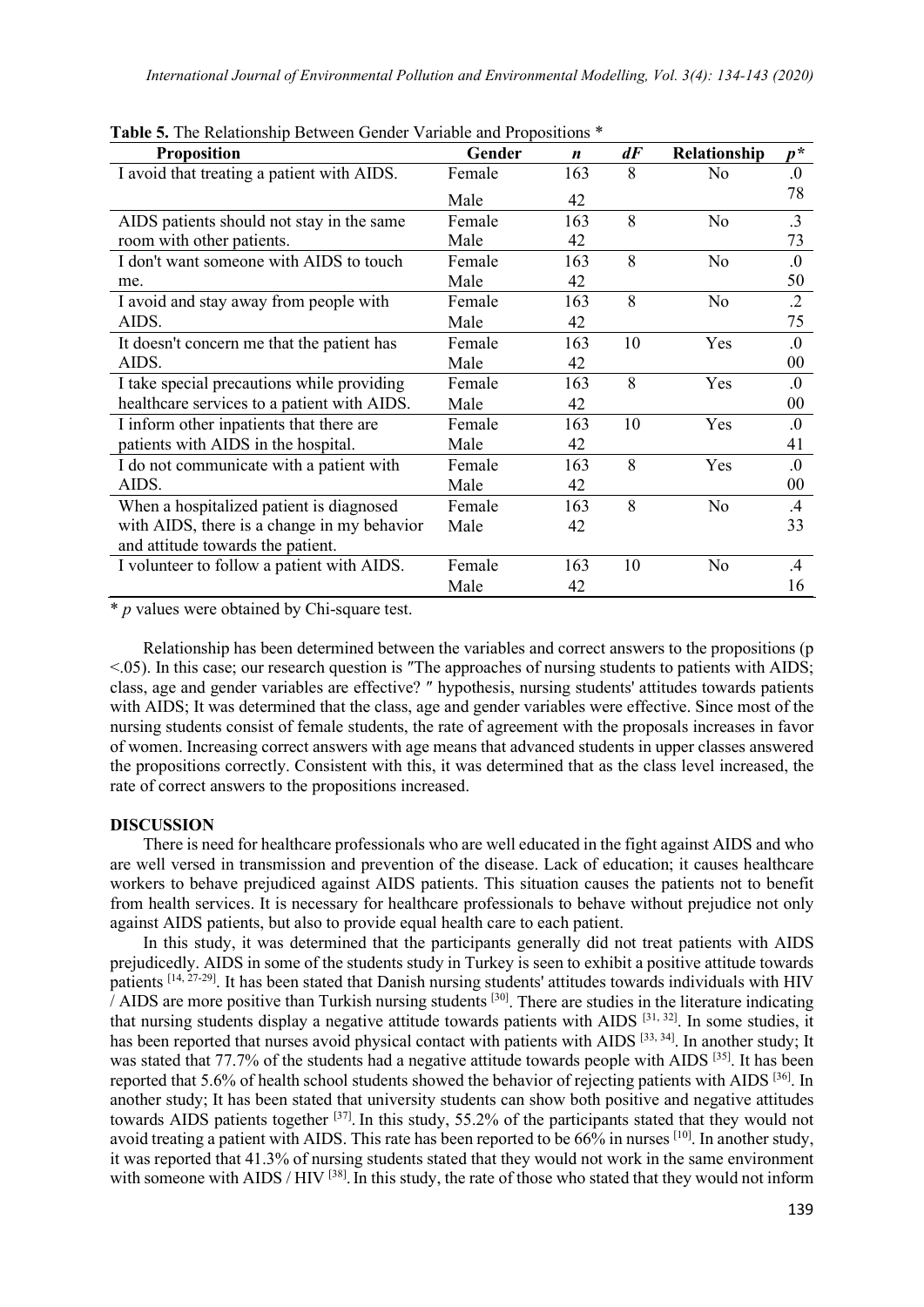other inpatients that they had AIDS patients in the hospital was 68.3%. In a research conducted; it has been reported that 70.8% of the nurses think that the identity information of patients with AIDS / HIV should be kept [10]. In our study, 45.8% agreed with the statement "Patients with AIDS should not stay in the same room with other patients." In a research conducted; It has been reported that 55.2% of the nurses think that the rooms of patients with AIDS should be separate [10]. In our study, the rate of those who said that they could volunteer to follow a patient with AIDS is 39.1%. It has been reported that  $34\%$  of the nurses do not want to serve patients with AIDS<sup>[10]</sup>.

In this study, the rate of those who don't want a patient with AIDS to touch them is 50.7%. This rate has been reported to be 52.7% among nursing students <sup>[14]</sup>. Stating that some of our students will stay away from AIDS patients is a negative attitude for patients with AIDS. This situation means that although the participants are students studying in the nursing department, they have some prejudiced and contradictory attitudes, and it is compatible with the literature. In this study, the rate of those who stated that they would not refrain from providing service to patients with AIDS is 60.5%. This ratio in the literature; it was reported as 59.4%  $[14]$  and  $65\%$   $[39]$  among nursing students. In a research conducted; It was stated that 50% of healthcare workers would not prefer to follow up patients with AIDS / HIV, 19% would avoid treating patients with AIDS, and 26% would not want to work in the same place with someone with AIDS <sup>[6]</sup>. In our study, the agreement with the statement "The patient's having AIDS doesn't concern me at all." was 80.5%. This rate has been reported to be 85.8% among nursing students [14]. In our study, the rate of those who stated that they could easily communicate with the AIDS patient is 90.2%. This rate has been reported to be  $61.1\%$  among nursing students <sup>[14]</sup>. In this study; the relationship between participation in the statements and gender, age and class variables has been determined. Female students compared to male students, older students in upper classes have less prejudice than younger students in lower classes. The fact that most of the nursing students consist of female students may be sufficient in explaining the gender variable. With the age and class of students, the profession lessons and applications are also increasing. It was observed that this situation caused an increase in the knowledge level of the students. Increasing education level causes prejudices to be eliminated and correct behaviors to be formed. It is thought that as the age increases, the sexual experience increases and the level of knowledge increases as a result of the need for research. Similar to the results of our study; it has been reported that the higher the knowledge level of the German nursing students, the higher the positive attitude towards AIDS patients [40]. In another study; it has been reported that knowledge scores of nursing students increase with age and grade level [39]. However; it has been reported that the knowledge level of nursing students increases in proportion to their class level, but the gender variable is not effective on this situation <sup>[14]</sup>. There are studies in the literature reporting that there is no significant relationship between gender and level of knowledge  $[27, 41]$ . The difference between the results of our study and the results presented in some literature; it is thought to reason from the number of participants, gender ratios and regional differences.

Fear of AIDS and prejudice against AIDS patients prevail in the society. In our study, the low level of prejudice among students in upper classes shows the benefit of education. Decreasing prejudice against AIDS patients can only be achieved with correct education strategies. Nurses should be defined as basic manpower in programs developed for this purpose [42].

#### **LIMITATIONS**

In the study, absent students and students who did not want to participate in the study could not be reached. This situation can be expressed as the limitation of the study as it causes not generalization. The research is limited to the answers given by the participants.

#### **CONCLUSION**

Our results shows that prejudice decreases with the increase in education and knowledge level. Great importance should be attached to the HIV / AIDS education of healthcare professionals. The causes of prejudice in healthcare professionals can be determined and measures can be taken to eliminate this prejudice. The knowledge, attitudes and behaviors of nursing students will be decisive in preventing prejudices against HIV / AIDS in the society. Education and guidance for our students, who will be the future healthcare professionals, to fight against prejudices should be developed. In this context, it is recommended to add trainings for changing behavior and attitude to the education curriculum.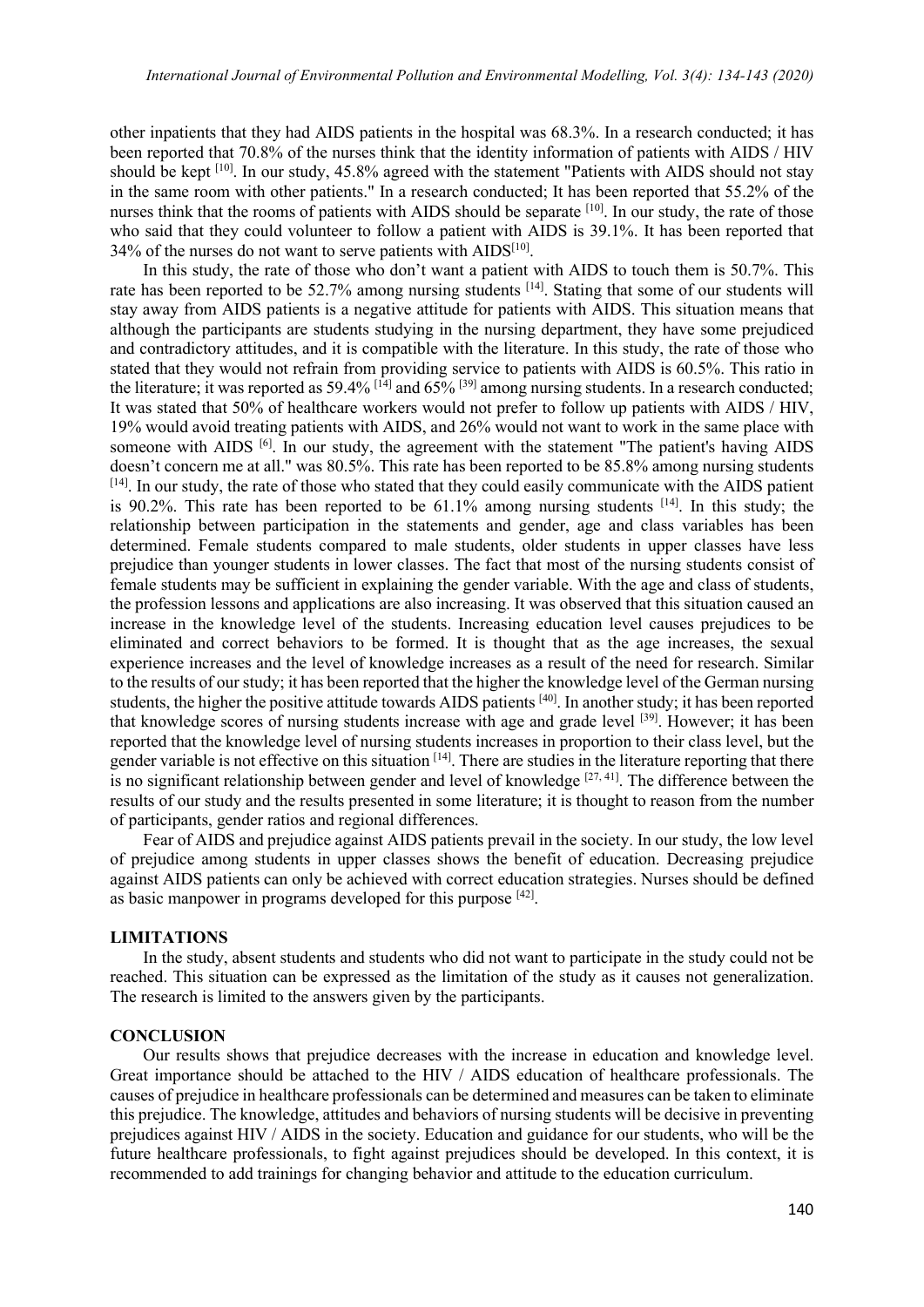## **CONFLICT OF INTEREST**

There is no personal or financial conflict of interest within the scope of the study.

## **SPECIAL THANKS**

We thanks to our students who contributed to the study by answering the questions sincerely.

## **REFERENCES**

- [1] Koluaçık, S., Güneş, G., Pehlivan, E. 2015, İnönü Üniversitesi Öğrencilerinin Üreme Sağlığı Konularında Bilgi Düzeyleri Ve Hizmetten Beklentileri, İnönü Üniversitesi Tıp Fakültesi Derg, Vol. 17(1), 7-14.
- [2] Bakır, N., Beji, K.N., 2015, Üniversite Öğrencilerinin Cinsel Yolla Bulaşan Hastalıklar Konusundaki Bilgi Düzeyleri, DÜ Sağlık Bil Enst Derg, Vol. 5(3), 10-16.
- [3] Akalpler, Ö., Eroğlu, K.. 2015, Kuzey Kıbrıs Türk Cumhuriyeti'nde Üniversite Öğrencilerinin Sık Görülen Cinsel Yolla Bulaşan Enfeksiyonlara İlişkin Bilgileri Ve Cinsel Davranışları, Hacettepe Üniversitesi Hemşirelik Fakültesi Derg, Vol. 2(2),1-19.
- [4] Çalışkan, T., Çevik, C., Ergün, S., 2015, Üniversite Öğrencilerinin Cinsel Yolla Bulaşan Hastalıklar Konusundaki Bilgi Düzeylerinin Değerlendirilmesi, Balıkesir Sağlık Bil Derg, Vol. 4(1), 27-31.
- [5] Friedman, S.R., Downing, M.J., Jr, Smyrnov, P. 2014, Socially-İntegrated Transdisciplinary Hıv Prevention, AIDS Behav, Vol. 18(10), 1821-1834.
- [6] Bayrak, B., Keten, S., Fincancı, M., 2014, Sağlık Çalışanlarının HIV/AIDS Olgularına Yaklaşımları, Klimik Derg, Vol. 27(3), 103-108.
- [7] WHO., 2017, HIV / AIDS [https://www.who.int/features/qa/71/en/ \(02.03.2019\)](https://www.who.int/features/qa/71/en/%20(02.03.2019)
- [8]<http://aidsinfo.unaids.org/> (12.12.2020).
- [9] Sağlık Bakanlığı Halk Sağlığı Genel Müdürlüğü Bulaşıcı Hastalıklar Dairesi Başkanlığı, 2018, HIV/AIDS İstatistik, <https://hsgm.saglik.gov.tr/tr/bulasici-hastaliklar/862-hiv> aids/1135 h%C4%B1v-aids-istatislik.html. (12.12.2020).
- [10] Korkmaz, F., Aydın, M., Avcı, İ.A., 2019, Sağlık Çalışanlarının HIV/AIDS Hastaları Konusundaki Önyargı Ve Bilgi Düzeylerinin Belirlenmesi, 4. Uluslararası Kültür Sempozyumları: Uluslararası Sağlık Toplum Ve Kültür Sempozyumu, Sempozyum Bildirileri Tam Metin Kitabı, Vol. 1, 99-107.
- [11] Pınar, G., Doğan, N., Ökdem, Ş., Algıer, L., Öksüz, E. 2009, Özel Bir Üniversitede Öğrenim Gören Öğrencilerin Cinsel Sağlıkla İlgili Bilgi Tutum Ve Davranışları, Tıp Araştırmaları Derg, Vol. 7(2), 105-113.
- [12] Hossain, M.B., Kippax, S., 2011. Stigmatized Attitudes Toward People Living With Hıv İn Bangladesh: Health Care Workers' Perspectives, Asia Pac J Public Health, Vol. 23(2), 171-182.
- [13] Kır, T., Kılıç, S., Oğur, R., Uçar, M., Hasde, M. 2004, Ankara'daki İki Askeri Birlikte Erlerde Hıv/Aıds Bilgi Düzeyinin Değerlendirilmesi, TAF Prev Med Bull, Vol. 3(5), 93-102.
- [14] Kaya, M., Aylaz, R., Yağmur, Y., Güneş, G., 2007, Sağlık Yüksekokulu Öğrencilerinin Hıv/Aıds'le İlgili Bilgi Ve Tutumları, Turk Silahlı Kuvvetleri Koruyucu Hekim Bul, Vol. 6(3), 175-180.
- [15] Benoot, C., Hannes, K., Bilsen, J. 2016, The Use Of Purposeful Sampling İn A Qualitative Evidence Synthesis: A Worked Example On Sexual Adjustment To A Cancer Trajectory, BMC Med Res Methodol, Vol. 16(1), 17-21.
- [16] Yağar, F., Dökme, S. 2018, Niteliksel Araştırmaların Planlanması: Araştırma Soruları, Örneklem Seçimi, Geçerlik Ve Güvenirlik, Gazi Sağlık Bilimleri Derg, Vol. 3(3), 1-9.
- [17] Karasu, F., Göllüce, A., Güvenç, E., Dadük, S., Tunçel, T. 2017, Hemşirelik Öğrencilerinin Cinsel Yolla Bulaşan Hastalıklar Hakkındaki Bilgilerinin İncelenmesi, İÜ Sağlık Hizm MYO Derg, Vol. 5(1), 1-15.
- [18] Yazganoğlu, K.D., Özarmağan, G., Tozeren, A., Özgülnar, N., 2012, Üniversite Öğrencilerinin Cinsel Yolla Bulaşan İnfeksiyonlar Hakkında Bilgi, Tutum Ve Davranışları, Turk Derm, Vol. 6(1), 20-25.
- [19] Chao, J., Chang, E.T., So, S.K., 2010, Hepatitis B And Liver Cancer Knowledge And Practices Among Healthcare And Public Health Professionals İn China: A Cross-Sectional Study, BMC Public Health, Vol. 10(1), 98-109.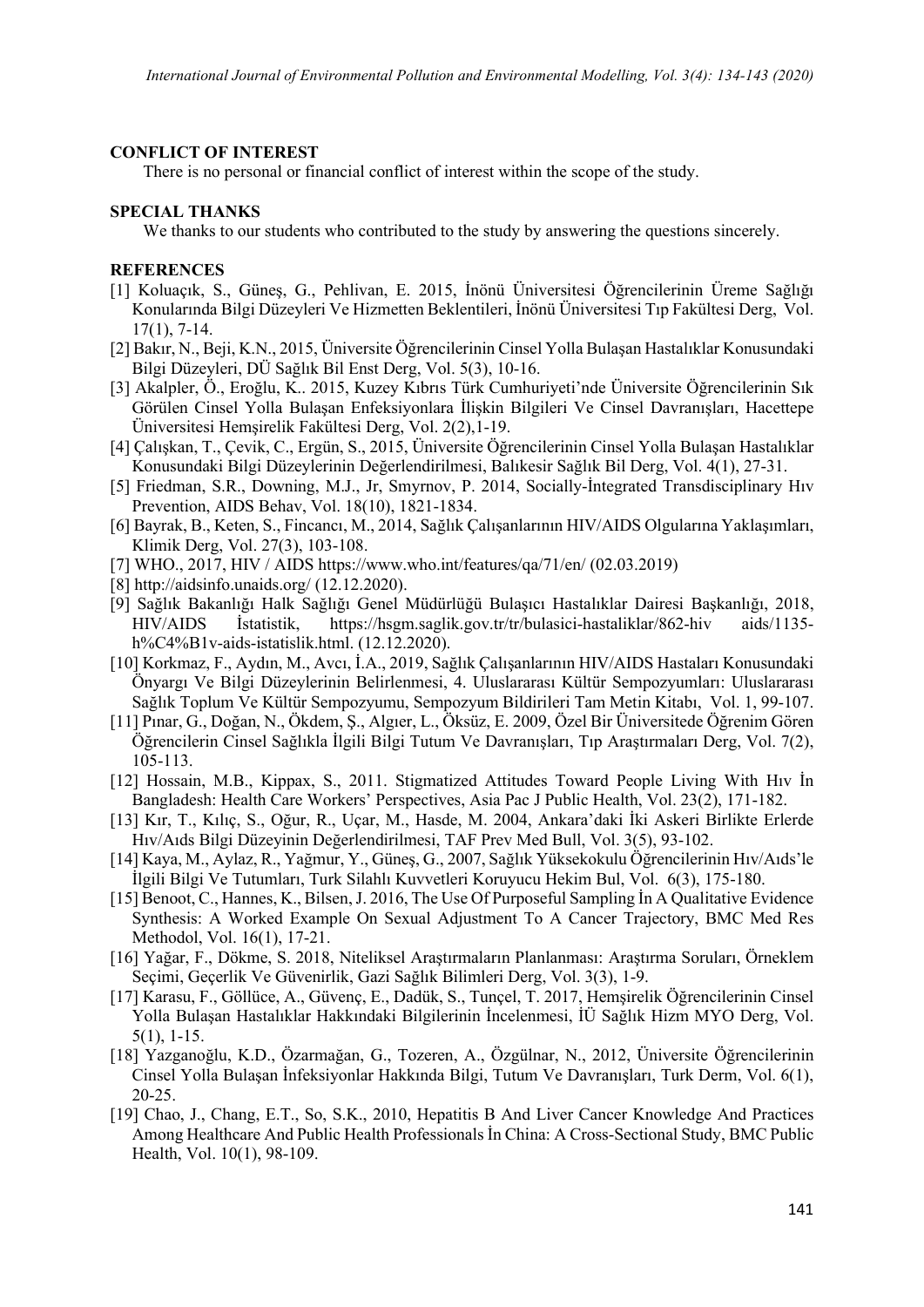- [20] Alberta Health and Wellness and the Calgary Health Region, Studying STI: CALM: STI/HIV 2008, Lesson 1: STI/HIV Pre-test. http=//www.teachingsexualhealth. ca/media/lessons/CALM\_STDLess1.pdf. (27.12.2019)
- [21] Demir, G., Şahin, K.T., 2014, Selçuk Üniversitesi Öğrencilerinin Cinsel Yolla Bulaşan Hastalıklar Konusundaki Bilgileri, DÜ Sağlık Bil Enst Derg, Vol. 4(3), 19-24.
- [22] Elkin, N., 2015, Üniversite Öğrencilerinin Cinsel Yolla Bulaşan Hastalıklar Konusundaki Bilgilerinin Araştırılması, Mersin Ün Sağlık Bil Derg, Vol. 8(1), 1-14.
- [23] Evcili, F., Gölbaşı, Z., 2017, Cinsel Sağlık Bilgi Testi: Geliştirme, Geçerlik Ve Güvenirlik Çalışması, ACU Sağlık Bil Derg, Vol. 1(1), 29-33.
- [24] Aydemir, N., Yakın, İ., Aslan, H.S.. 2018, AIDS Bilgi Ve Tutum Ölçeklerinin Geliştirilmesi Ve Psikometrik Özelliklerinin Sınanması, Psikoloji Çalışmaları, Vol. 38(1), 73-93.
- [25] [Balogun,](http://www.educationforhealth.net/searchresult.asp?search=&author=JA+Balogun&journal=Y&but_search=Search&entries=10&pg=1&s=0) J.A.[, Abiona,](http://www.educationforhealth.net/searchresult.asp?search=&author=TC+Abiona&journal=Y&but_search=Search&entries=10&pg=1&s=0) T.C., [Lukobo-Durrell,](http://www.educationforhealth.net/searchresult.asp?search=&author=M+Lukobo%2DDurrell&journal=Y&but_search=Search&entries=10&pg=1&s=0) M., [Adefuye,](http://www.educationforhealth.net/searchresult.asp?search=&author=A+Adefuye&journal=Y&but_search=Search&entries=10&pg=1&s=0) A., [Amosun,](http://www.educationforhealth.net/searchresult.asp?search=&author=S+Amosun&journal=Y&but_search=Search&entries=10&pg=1&s=0) S., [Frantz,](http://www.educationforhealth.net/searchresult.asp?search=&author=J+Frantz&journal=Y&but_search=Search&entries=10&pg=1&s=0) J., et al. 2010, Evaluation Of The Content Validity, İnternal Consistency And Stability Of An İnstrument Designed To Assess The Hıv/Aıds Knowledge Of University Students, Health Education Journal, Vol. 23(3), 400-407.
- [26] Najarkolaei, F.R., Niknami, S., Shokravi, F.A., Tavafian, S.S., Fesharaki, M.G., Jafari, M.R., 2014, Sexual Behavioral Abstine Hıv/Aıds Questionnaire: Validation Study Of An Iranian Questionnaire, [J Edu Health Promot,](https://www.ncbi.nlm.nih.gov/pmc/articles/PMC3977414/) Vol. 3(10), 1-5.
- [27] Özdemir, L., Ayvaz, A., Poyraz, Ö., 2003, Cumhuriyet Üniversitesi Öğrencilerinin Cinsel Yolla Bulaşan Hastalıklar Konusundaki Bilgi Düzeyleri, Cumhuriyet Üniv Tıp Fak Derg, Vol. 25(1),10- 14.
- [28] Tunçel, E.K., Dündar, C., Pekşen, Y. 2006, Sağlık Hizmetleri Meslek Yüksekokulu Birinci Sınıf Öğrencilerinin Aıds Hakkında Bilgi Ve Tutumlarının Değerlendirilmesi, TAF Prev Med Bull, Vol. 5(5), 343-351.
- [29] Avcıkurt, A.S., 2014, Balıkesir Üniversitesi Öğrencilerinin Hıv/Aıds Hakkındaki Bilgi Düzeyi Ve Tutumlarının Değerlendirilmesi, Balıkesir Saglık Bil Derg, Vol. 3(2),79-86.
- [30] Çimen, S., Bahar, Z., Öztürk, C., Bektaş, M. 2013, Türk ve Danimarka'lı Hemşirelik Öğrencilerinin HIV/AIDS'li Bireylere Bakım Vermeye Yönelik Tutumlarının Karşılaştırılması, Deuhyo Ed, Vol. 6(3),139-143.
- [31] Kılıç, S., Açıkel, C.H., Kır, T., Oğur, R., Uçar, M. 2004, Sağlık Astsubay Meslek Yüksekokulu Öğrencilerinin Hıv/Aıds Hakkındaki Bilgi Düzeyleri Ve Tutumları, TAF Prev Med Bull, 3(6), 111- 118.
- [32] Bulduk, S., Esin, M.N., Umut, N., 2006, Adölesanların HIV/AIDS Bilgi Düzeyleri Ve Hastalığa Karşı Sosyal Önyargıları, Sted Derg, Vol. 15(8),139-143.
- [33] Petty, R., Caccioppo, J., 1986, The Elaboration Likelihood Model of persuasion. Advances in Experimental Social Psychology, Vol. 19, 179-182.
- [34] Valois, P., Turgeon, H., Godin, G., Blondeau, D., Cote, F., Influence Of A Persuasive Strategy On Nursing Students' Beliefs And Attitudes Toward Provision Of Care To People Living With HIV/AIDS, J Nurs Educ, Vol. 40(8), 354-362.
- [35] Dönmez, L., Yiğiter, Y., 1998, Antalya Çıraklık Eğitim Merkezindeki Berber Ve Kuaför Çıraklarının Hıv/Aıds Hakkındaki Bilgi Ve Tutumları. İst Tıp Fak Mecmuası, Vol. 61(4), 429-434.
- [36] Soler, P., Carretero, M.D., Martin, C., Soler, M., Gazquez, J.A., Perez, E., et al. 1996, AIDS Related Knowledge And Attitudes Among Health Sciences Students And Students From Non-Health Related Sciences, Eur Psychiatry, Vol. 11(4), 331-333.
- [37] Cok, F., Gray, L.A., Ersever, H. 2001, Turkish University Students' Sexual Behaviour, Knowledge, Attitudes And Perceptions Of Risk Related To HIV/AIDS, Culture Health and Sexuality, Vol. 3(1), 81-89.
- [38] İnci, A. 2014, Knowledge Level and Attitude of Health Care Workers About HIV/AIDS, Journal of Clinical and Analytical Medicine, Vol. 5(5), 394-396.
- [39] Babaoğlu, Ü.T., Demir, G., Biçer, S. 2018, Hemşirelik Bölümü Öğrencilerinin HIV/AIDS Hakkındaki Bilgi Düzeyleri Ve Tutumlarının Değerlendirilmesi, Bozok Tıp Derg, Vol. 8(1), 18-24.
- [40] Lohrmann, C., Välimäki, M., Suominen, T., Muinonen, U., Dassen, T., Peate, I. 2000, German Nursing Students' Knowledge Of And Attitudes To HIV and AIDS: Two Decades After The First AIDS Cases, J Adv Nurs, Vol. 31(3), 696-703.